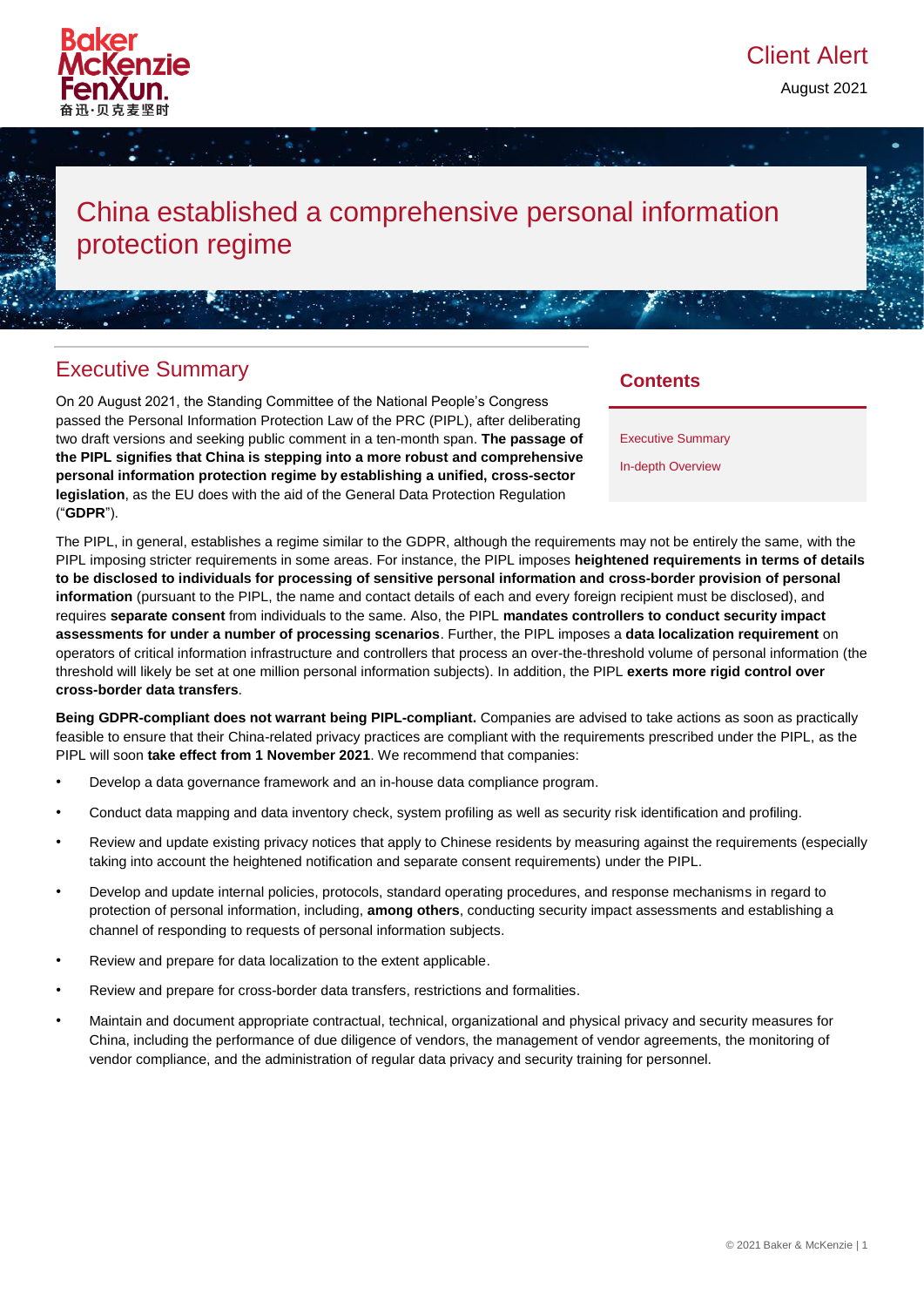With the enactment of the PIPL, **the Chinese legislature has promulgated all of the "Three Horse Carriages" for data protection and cybersecurity regimes of the new age**, namely: (i) the **Cybersecurity Law of the PRC**, governing the construction, operation, maintenance, use and security of (cyber) network in the PRC territory; (ii) the **Data Security Law of the PRC**, principally dealing with data security, governance and trading, with a focus on data other than personal information; and (iii) the **PIPL**, which regulates personal information and related matters. Going forward, cybersecurity, nonpersonally-identifiable data and personal information will be regulated under these three principal laws separately.

# In-depth Overview

This article aims to walk you through the most critical requirements contained in the PIPL that may be relevant to your China-related business operations.<sup>1</sup>

In this article, the terms "**China**" and "**PRC**" refer to mainland of the People's Republic of China, excluding the Hong Kong and Macau Special Administrative Regions and Taiwan, which Chinese personal information protection regime regards as foreign jurisdictions. The term "**Chinese**" refers to China only. The term "**foreign**" or "**overseas**" should be read accordingly.

### 1. What is regarded as personal information and sensitive personal information?

The PIPL defines personal information as all types of information, whether recorded in electronic or other formats, **relating to an identified or identifiable natural person**, excluding anonymized information. This definition is similar to the GDPR, while the GDPR does not define the term in relation to any particular format.

By resorting to the *Personal Information Security Specification* (GB/T 35273-2020) ("**Specification**"), an important and frequentlyquoted national standard with recommended effect, one may follow two approaches in determining whether a specific piece of information should be regarded as personal information: (i) whether the information can be used to identify an individual through the specificities, peculiarities and features of the information concerned (such as identity related information, biometric information); and (ii) whether the information is associated with an individual, *e.g.* the information generated in the course of the activities of a known natural person (such as location tracks, web browsing logs). According to the Specification, any information that meets either of the two criteria above should be categorized as personal information.

As one can tell, personal information in the Chinese law context is intended to be defined and delineated in a rather broad fashion, and with such board definition, **the exact scope of personal information would be dynamic and depends greatly on the exact context, scenario and use case in question**.

It is also worthy of note that Chinese personal information protection rules do not make a distinction between business contact information and personal contact information as some of the other jurisdictions may do, and therefore, business contact information that is collected and processed in a B2B context (*e.g.* contact person's name, position or title, business landline and telephone number, business email address) will unexceptionally fall into the parameters of the broadly-delineated personal information under Chinese law.

Another concept—"sensitive personal information"—is defined by the PIPL as personal information that, once divulged or illegally used, may easily cause harm to the dignity of natural persons or endanger personal or property safety. Examples given in the law include **biometric, religious belief, specific identity, medical and health care, financial account, location tracks and other information, as well as personal information of minors under the age of 14**. From a PIPL-compliant standpoint, how to scope sensitive personal information is of great importance, as the PIPL imposes special rules in regard to the processing of sensitive personal information, as elaborated below.

<sup>1</sup> This article intentionally disregards the requirements that are specifically applicable to Chinese government agencies.



1



Personal information means all types of information relating to an identified or identifiable natural person.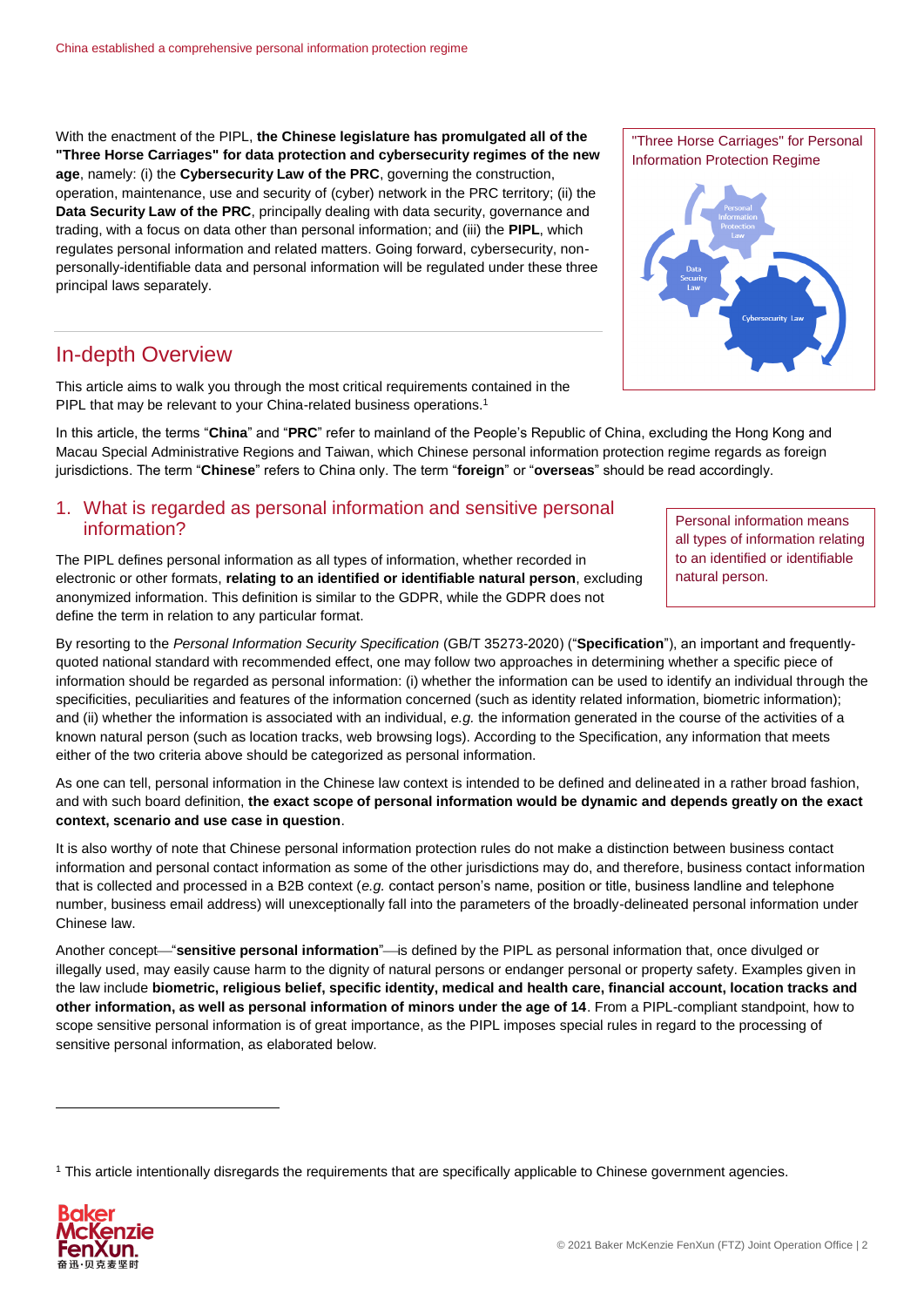# 2. What types of processing are regulated?

Similar to the GDPR, the PIPL defines "**processing**" as **collection, storage, use, processing, transmission, provision, public disclosure, deletion and any operation which is performed on personal information**. Under this broad definition, all types of processing throughout the lifecycle of personal information will be covered, and thus, regulated.

#### 3. Which government organs take charge of personal information protection in China?

The Cyberspace Administration of China ("**CAC**"), pursuant to the PIPL, will be the authority in charge of the overall planning and coordination of the protection of personal information and relevant regulatory affairs. Aside from the CAC, sectorial regulators are and will continue to be responsible for overseeing and enforcing various personal information protection requirements within their respective purview. The CAC and sectorial regulators are collectively referred to as "**Chinese personal information protection authorities**".

#### 4. In what ways does the PIPL distinguish between controllers and processors?

The PIPL creates a distinction between controllers and processors, although it adopts different naming conventions for the same. Specifically, the PIPL establishes a term "personal information processor" or "**PIP**" and defines it as an organization or individual that independently determines the purposes and means of the processing of personal information in the course of personal information processing activities. This concept is akin to the controller promulgated in the GDPR.

The PIPL also establishes a concept similar to joint controllers under the GDPR.

The PIPL adopts the term "**entrusted person**" and provides that a PIP may entrust a person to process personal information on its behalf with the PIP still being responsible for compliance with the majority of personal information processing obligations under the PIPL. Such concept is similar to the processor stipulated in the GDPR.

#### 5. How the PIPL applies extra-territorially to organizations or individuals outside of the country? Will foreign PIP (*i.e.* controllers) have to appoint a local representative in China?

The PIPL and other Chinese personal information protection rules aim to protect personal information of natural persons residing in China (hereinafter referred to as "**Chinese residents**" for convenience).

Aside from the domestic jurisdiction, China is expanding the geographic scope of application of its personal information protection regime, by empowering that **the PIPL applies to processing activities conducted outside of the PRC involving personal information of Chinese residents where the processing activities: (i) are for the purpose of offering products or services to individuals in China; (ii) analyze and evaluate the behavior of individuals in China**; or (iii) meet other circumstances provided under the laws or administrative regulations. Circumstances (i) and (ii) above closely parallel those in which the GDPR provides that it has extra-territorial effect.

Pursuant to the PIPL, **a foreign PIP that is subject to extra-territorial application of the PIPL should establish a dedicated local organization or representative in China**, similar to the requirement in the GDPR except that the requirement only applies to PIPs. The local organization or representative will be responsible for handling the relevant affairs concerning the protection of personal information of Chinese residents, and the foreign PIP must report the local organization or representative's name and contact details to Chinese personal information protection authorities. This requirement is stricter than the GDPR, which only demands the

The PIPL applies to foreign controllers to the extent of their processing of personal information of Chinese residents, where the processing activities:

- are for the purpose of offering products or services to individuals in China; or
- analyze and evaluate the behavior of individuals in China.

representative's contact details to be included in privacy notices. We anticipate further clarification from the CAC as to (i) the reporting procedure (whether it will be structured as a recordal or even more procedurally-light process), and (ii) whether the local organization or representative could be penalized merely as a result of the foreign PIP contravening Chinese personal information protection requirements.

#### 6. Who bears the obligations to comply with the PIPL? Will obligations differ based on the volume of personal information processed? Who must store personal information locally in China?

The PIPL applies to all sectors, all types of organizations (including government agencies) and all processing activities except for (i) processing of personal information by PRC government agencies when carrying out statistical or records or archives management

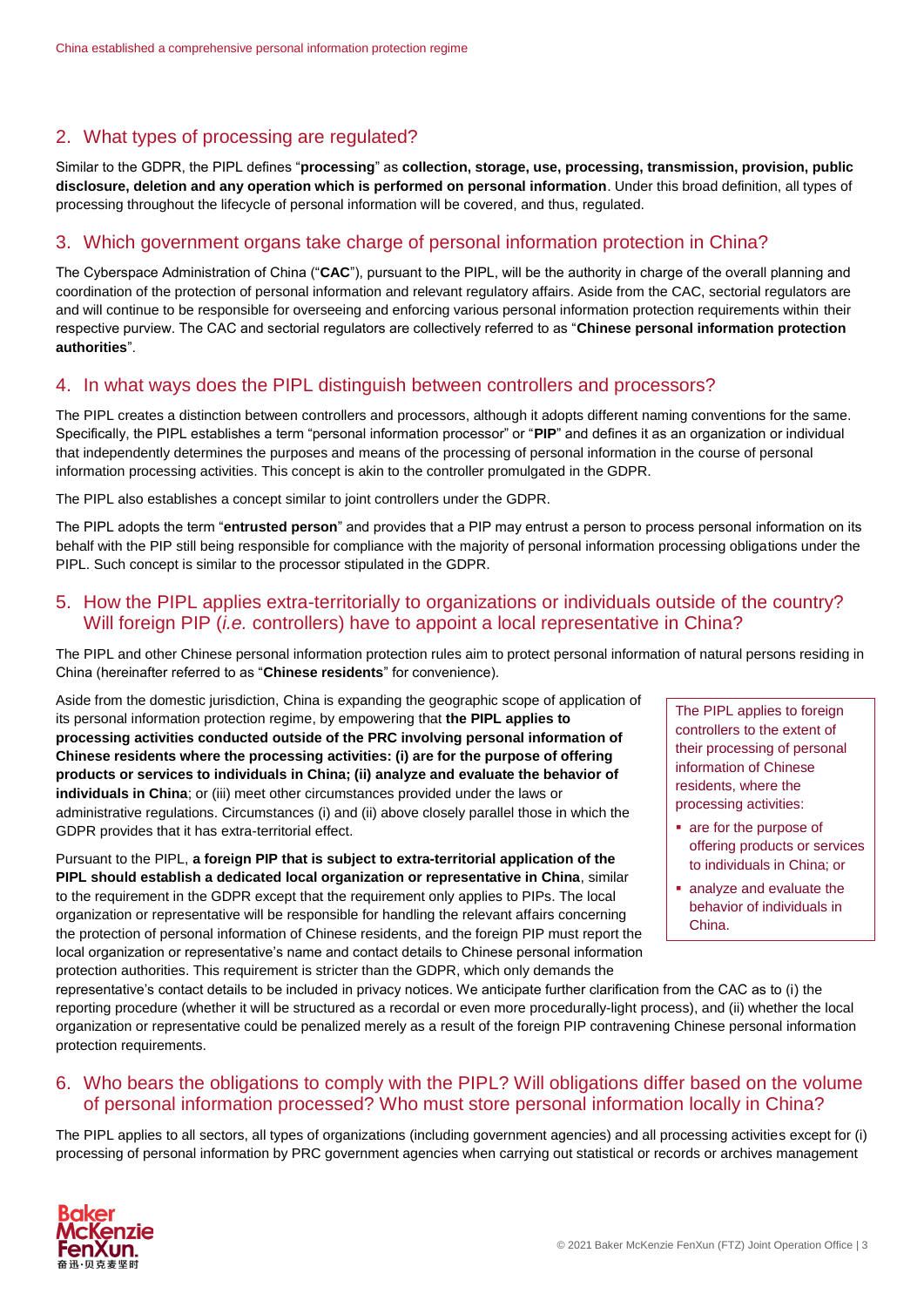activities, which may be governed by special sets of rules, and (ii) the processing of personal information by an individual for personal or family reasons.

On the face of the PIPL, PIPs are subject to virtually all of the personal information protection requirements, while entrusted persons who process personal information on the behalf of PIPs should take necessary measures to protect security of personal information processed and "*assist*" with PIPs to fulfil their obligations under the law.

Pursuant to the PIPL, the level of obligations can differ among PIPs based on the volume of personal information that they process.

(a) **Operators of critical information infrastructure** ("**CII**") and **PIPs that process personal information above certain prescribed volume (likely to be 1 million personal information subjects)** will be subject to heightened obligations, *e.g.* they are obligated to (i) **store in China personal information collected and generated in the PRC territory** and (ii) **pass the CAC-administered security assessment before such personal information can be exported overseas**, unless the laws, administrative regulations and CAC's rules otherwise provide that security assessment is not needed.

The CII is defined as the important network facilities and information systems, etc. in important industries and sectors such as **public telecommunications and information services, energy, transportation, water conservancy, finance, public services, egovernment, and national defense science and technology industry**, as well as other

The data localization requirement applies to (i) operators of critical information infrastructure and (ii) controllers who process an over-the-threshold volume of personal information (so far, likely be 1 million personal information subjects as threshold).

important network facilities and information systems, etc. that, if destroyed, disabled, or suffering a data leak, would **seriously endanger the State security, national welfare, the people's livelihood, and public interests**. Such definition is provided in the *Regulations on the Security Protection of Critical Information Infrastructure* recently promulgated on 30 July 2021, pursuant to which, sectorial regulators will formulate rules for identifying the CIIs among the sector concerned.

The PIPL does not specify the figures for thresholds in regard to the volume of personal information processed, which, once surpassed, PIPs will be subject to the same data localization and CAC-administered security assessment requirements as CII operators. Based on some previously-issued draft rules and judicial interpretations, our speculation is that **the threshold may be 1 million personal information subjects**.

- (b) PIPs that provide important **Internet platform services**, have a very large number of users, and have a complex mixture of business operations will be shouldered with specific obligations, including to:
	- (i) establish and improve a system of compliance concerning the protection of personal information, and establish an independent organization, comprised chiefly of external members, to supervise the protection of personal information;
	- (ii) formulate platform rules in accordance with the principles of transparency, fairness and impartiality, which shall specify rules for the processing of personal information by the providers of goods or services on the platform and for their personal information protection obligations;
	- (iii) cease to provide services to product or information providers on the platform that materially violate laws or administrative regulations in their processing of personal information; and
	- (iv) regularly publish social responsibility reports on their protection of personal information and accept supervision by the public.
- (c) Interestingly, the last-minute changes absorbed by the PIPL include, *among others*, that the CAC will publish dedicated rules and standards that apply to **small-sized PIPs**. One reading of such rule suggests that small-sized PIPs may be subject to a more lenient set of rules and standards than those promulgated in the PIPL.

# 7. What are key principles of processing established under the PIPL?

The PIPL establishes the following key principles in regard to processing personal information:

- Legitimacy, fairness, necessity and good faith: Processing personal information should follow the legitimacy, fairness, necessity and good faith principles, and it is not allowed to use misleading, fraudulent or coercive means to process personal information.
- Purpose limitation: Personal information must be collected for specific, reasonable purposes, be directly relevant to the purposes of processing, and be processed in a way of having the least impact on the rights and interests of individuals. In

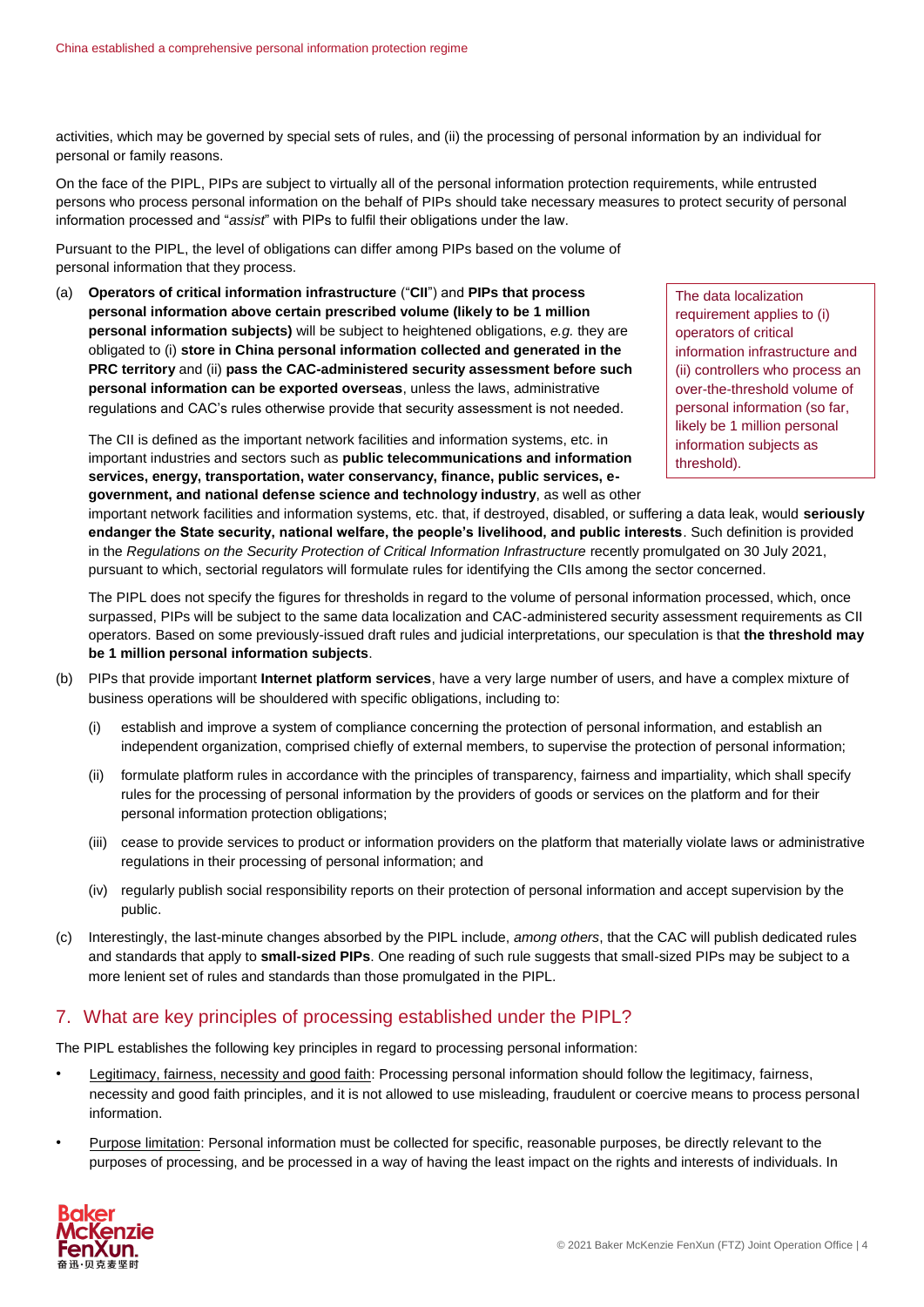cases where a PIP intends to process personal information for additional or different purposes, it may only proceed with the concerned individuals' fresh consent.

- Data minimization: The PIP must collect and process personal information to the minimum extent relevant and necessary to achieve the intended purposes for processing.
- Openness and transparency: A compliant privacy notice containing the requisite information must be published for individuals to review and access.
- Integrity and accuracy: The PIP must ensure the quality of personal information and refrain from causing adverse impact on the rights and interests of individuals due to inaccurate or incomplete personal information.

#### 8. What legal basis are acknowledged under the PIPL to process personal information?

The PIPL, superseding previous sole consent-based regime, establishes both consent and non-consent legal grounds for processing personal information. Under the law, a PIP is permitted to process personal information *only if*:

The pursuit of legitimate interests is not an acknowledged legal basis for processing under the PIPL.

- (a) Informed consent from the personal information subject has been obtained;
- (b) Where it is required to conclude and perform a contract to which the personal information subject is a party;
- (c) Where it is required to perform statutory obligations or legal duties;
- (d) Where it is required to respond to public health emergencies, or protect the life, health and property safety of natural persons in emergencies;
- (e) Where personal information is processed to a reasonable extent for the purposes of news report, public opinion supervision and other acts for public interest;
- (f) Where personal information has already been made public by the personal information subject or through other legitimate channels, and processing of such personal information is conducted pursuant to the PIPL and to a reasonable extent; or
- (g) Other circumstances provided in the laws and administrative regulations.

**These legal basis of processing resemble those enumerated under the GDPR except that the GDPR also includes the pursuit of legitimate interests, which controllers in the EU rely on in many circumstances, whereas the PIPL does not.**

In regard to the form of consent, the PIPL requires **consent to be given on an informed basis**, meaning that individuals are only able to give their legally effective and binding consent after being duly informed of the details outlined in Section [9.](#page-4-0) Where individuals are minors below the age of 14, consent form their legal guardian is required. **In the event of the processing of sensitive personal information, cross-border provision of personal information, provision of personal information to another PIP, or public disclosure of personal information, separate consent is mandatory**; in this regard, while the PIPL is not entirely clear, our speculation is that a separate check box or consent form is needed to secure "separate consent."

#### <span id="page-4-0"></span>9. What information needs to be included in a privacy notice?

The PIPL requires a PIP to truthfully, accurately and completely inform individuals of the following information (usually by way of a privacy notice) in an easily noticeable way, in clear and easily comprehensible language (at least in Chinese), and **before collecting and processing personal information**<sup>2</sup> :

- (a) The name and contact details of the PIP;
- (b) The purposes and means of processing;

<sup>&</sup>lt;sup>2</sup> But if, in order to protect the life, health or property of individuals in an emergency, the PIP is not able to timely inform individuals of the processing of their personal information, the PIP does not have to provide advance notice but must inform them thereof after the emergency is resolved.



1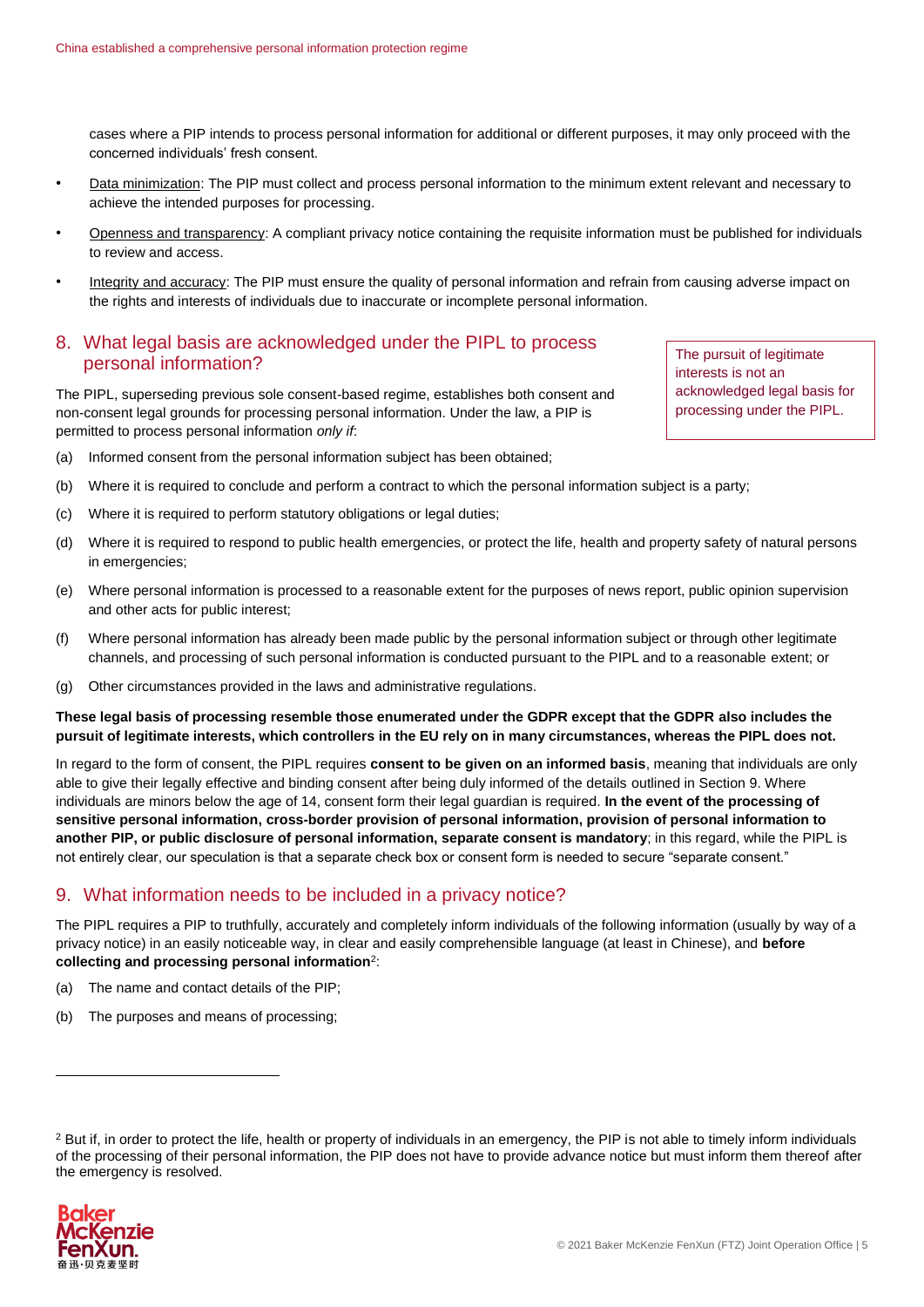- (c) The s types of personal information to be processed;
- (d) The period for which personal information will be stored;
- (e) The way and procedure in which individuals can exercise their rights pertaining to personal information under the PIPL; and
- (f) Any other information required by laws and administrative regulations.

Additional details must be included in the privacy notice if the PIP will process sensitive personal information, provide personal information to another PIP, or export personal information.

The PIP is obligated to serve such a privacy notice containing the above details, regardless of whether personal information is processed based on consent and whether personal information is collected from individuals or from other sources, unless the processing is required by law to be kept confidential or notification is otherwise not required (*e.g.* in the event of governmental surveillance and investigation).

#### 10.What are special rules that apply to processing of sensitive personal information?

- Sufficient necessity and protection measures: The processing of sensitive personal information is permissible *only if* strict protection measures are put in place and there is sufficient necessity to justify the processing.
- Informing additional information: A PIP that seeks to process sensitive personal information will have to inform individuals specifically of (i) **the necessity of processing** and (ii) **the impacts of processing on the rights and interests of individuals**, unless the processing is required by law to be kept confidential or notification is otherwise not required.
- Obtaining separate consent: The processing of sensitive personal information requires **separate consent** from individuals, and where laws and administrative regulations so provide, written consent must be obtained and documented.
- Conducting security impact assessment: The PIP will need to conduct personal information protection **security impact assessment** before it may process sensitive personal information. A recommended national standard - *i.e. Guidance for Personal Information Security Impact Assessment* (GB/T 39335-2020) ("**SIA Guidance**") - was issued for illustration in regard to the conducting of security impact assessments.

#### 11.What are special rules that apply to provision of personal information to another PIP?

- Informing additional information: A PIP intending to provide personal information to another PIP will need to additionally inform data subjects of (i) **the name and contact details of the third-party PIP**, (ii) the purposes and means of processing and provision of personal information, and (iii) the types of personal information to be provided and shared.
- Obtaining separate consent: **Separate consent** from individuals specifically to the provision of personal information to another PIP is required.
- Conducting security impact assessment: Before a PIP may entrust a third party to process personal information on its behalf, provide personal information to another PIP, export personal information and disclose personal information to the public, *among other scenarios*, the PIP will need to conduct a personal information protection **security impact assessment**, more specifically pursuant to the SIA Guidance.

#### 12.What are special rules that apply to cross-border provision of personal information?

Informing additional information: A PIP intending to export personal information overseas (regardless of whether the foreign recipient is acting as a PIP (controller) or entrusted person (processor)) will need to additionally inform data subjects of (i) **the name and contact details of the foreign recipient**, (ii) the purposes and means of processing and cross-border provision of personal information, (iii) the types of personal information to be provided overseas, and (iv) **the way and channel made available by the foreign recipient to Chinese residents for exercising their rights**.

Pursuant to the PIPL, the name and contact details of each and every foreign recipient of personal information must be informed to individuals in the privacy notice.

• Obtaining separate consent: **Separate consent** from individuals specifically to the cross-border provision of personal information is mandated.

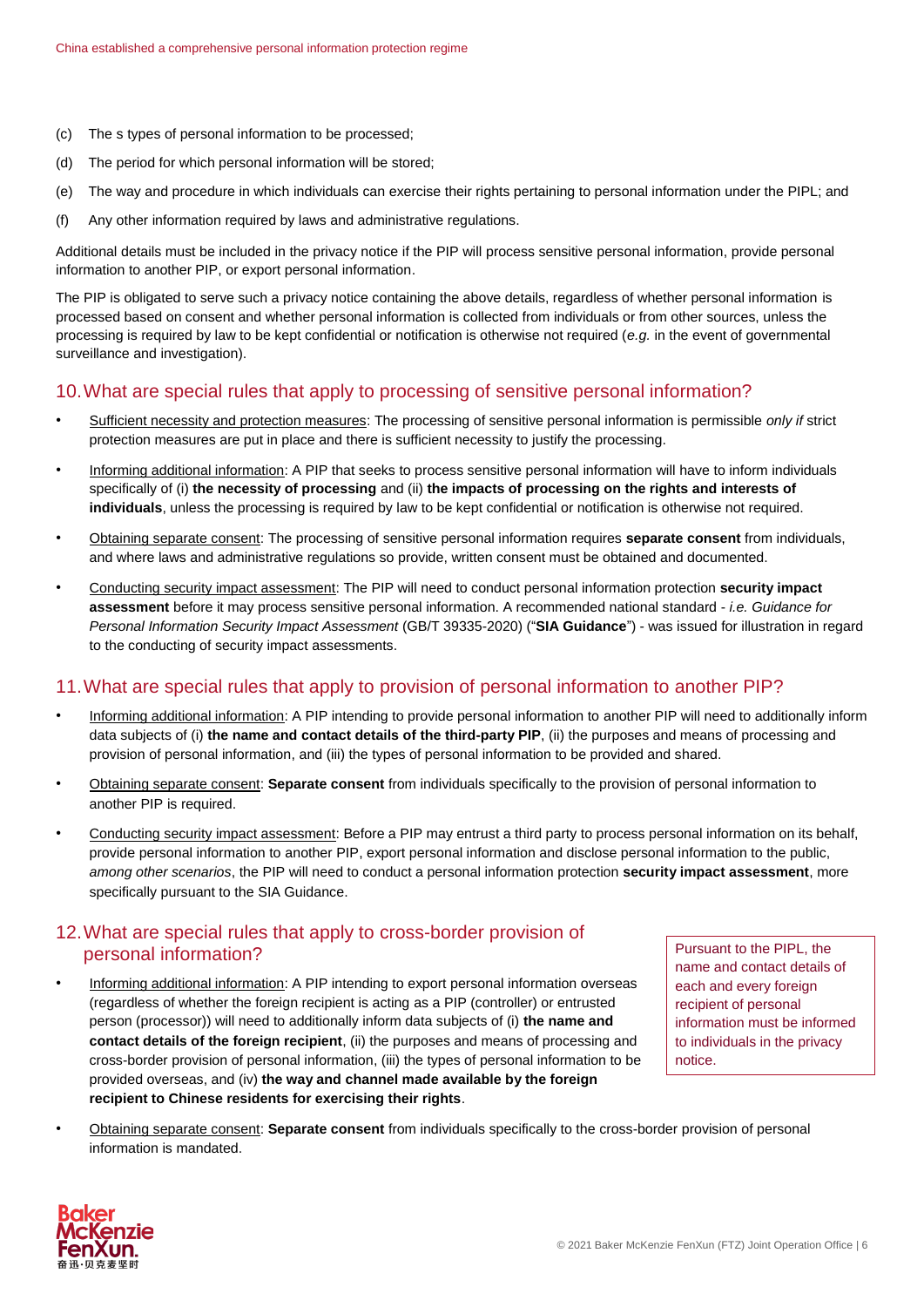- Conditions and restrictions regarding outbound provision of personal information: The PIPL requires that outbound provision of personal information must be for genuine business needs, the exporting PIP should ensure the processing of personal information by the foreign recipient to meet a level of personal information protection standards not inferior than those promulgated in the PIPL, and at least one of the following conditions is satisfied (to the extent applicable):
	- **CII operators and PIPs processing an aggregate volume of personal information that surpasses certain thresholds** will generally be required to undergo and pass (as clearance) **CAC-administered security assessment** as a prerequisite to being permitted to export personal information of Chinese residents (that is collected and generated in the PRC territory) overseas.
	- **PIPs may have to obtain a personal information protection certification from an eligible institution in accordance with the CAC's regulations** (to be issued). Details of the circumstances triggering certification, the certification requirements,

Conditions for cross-border provision of personal information - at least meet one:

- Passing CAC-administered security review
- Obtaining a personal information protection certification;
- **Entering into a data export** agreement that is compliant with CAC's standard contract (to be issued).

and the scope of qualified certifying institutions are currently unclear and require further clarification. This prong is distinguished from the GDPR, which, while provides for the establishment of data protection certification mechanisms, sets certification as voluntary (as opposed to mandatory) for cross-border transfers of personal data.

- **PIPs likely have to enter into a legally compliant contract with the foreign recipient concerning the export of personal information in accordance with standard contract to be issued by CAC**. This prong differs from the standard contractual clauses recently published by the EU in June 2021, which provide for four scenarios of crossborder transfers of personal data encompassing controller-to-controller, controller-to-processor, processor-to-controller, and processor-to-processor. But on the face of the PIPL, the obligation to enter into a data export agreement seems to solely lie on the PIP (but not entrusted persons *i.e.* processors), and therefore, the scenarios being captured might only cover controller-to-controller and controller-to-processor transfers. We anticipate that the CAC could provide more clarification in this juncture through the to-be-issued standard contract or contractual clauses.
- Conducting security impact assessment: The PIP exporting personal information will need to perform a personal information protection **security impact assessment**, more specifically pursuant to the SIA Guidance.

# 13.What rights may personal information subjects exercise?

The PIPL gives individuals a broad suite of rights pertaining to their personal information, as the GDPR does. In particular, the law would permit individuals<sup>3</sup> to:

- **Know about and decide on the processing of their personal information**, including to restrict or refuse the processing of their personal information, unless otherwise provide by laws and administrative regulations;
- **Access and make copies of their personal information**, unless the processing is required by law to be kept confidential or notification is otherwise not required;
- Request that a PIP transfer their personal information to another PIP designated by them (this is equivalent to the **right of data portability** provided under the GDPR);
- Request that a PIP update or supplement their personal information if it is inaccurate or incomplete;
- Request to **withdraw consent with future effect**, where personal information is processed based on their consent;
- Request that their personal information be deleted where:

<sup>&</sup>lt;sup>3</sup> In the event of the death of an individual, the rights pertaining to personal information of the deceased may be exercised by his or her close relatives for their own legitimate and rightful interests, unless the deceased made other arrangements during his or her lifetime.



1

The PIPL, for the first time, acknowledges the right of data portability.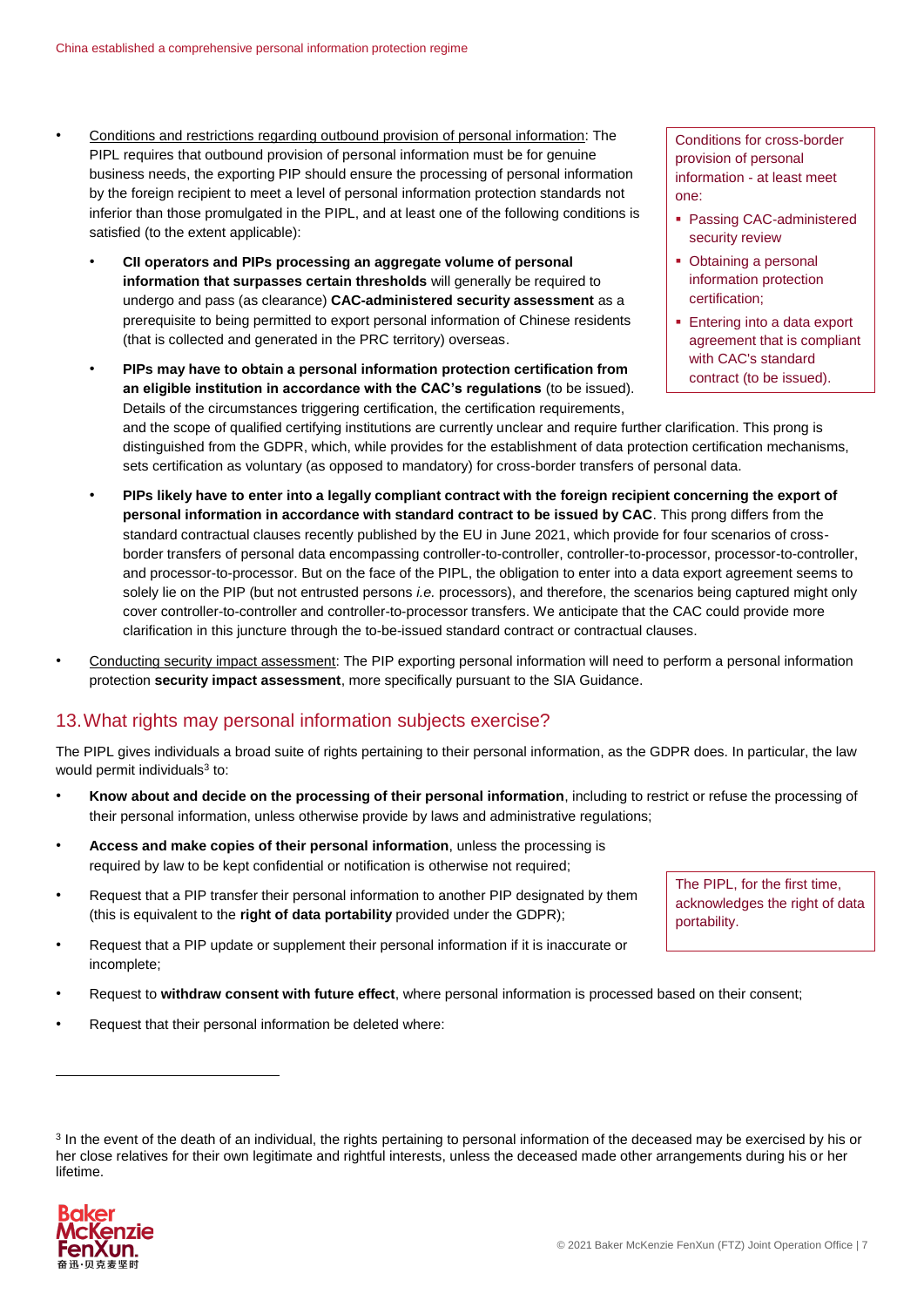- the purposes of processing have been achieved or cannot be achieved, or if such personal information is no longer required to achieve such purpose;
- the PIP has ceased to offer the products or services, or the retention period has expired;
- individuals have withdrawn their consent and the processing is based on their consent;
- the PIP has processed personal information in violation of laws or administrative regulations or in breach of their agreement (*e.g.* privacy notice) with individuals; or
- other circumstances provided by laws or administrative regulations apply; and

If the retention period stipulated in law has not expired or if it is technically impossible to delete personal information concerned, the PIP should cease any unnecessary processing of personal information except for storage and adoption of necessary security protection measures.

• Request that a PIP provide an explanation of the rules governing the processing of their personal information.

The PIPL also provides any organization or individual, who may not be personal information subjects, with a right to lodge a complaint with or report to Chinese personal information protection authorities in respect of an illegal personal information processing activity. The authorities must handle the case and inform the person who lodged the report of the outcome. This type of mechanism resembles the reporting or complaint mechanisms used in the EU.

#### 14.In what circumstances is the appointment of a data protection officer ("DPO") required?

**PIPs that processes an aggregate volume of personal information that surpasses certain thresholds have to designate a DPO. Also, all CII operators will have to designate a DPO.** The DPO position under the PIPL is similar in scope to the DPO position under the GDPR, which also requires entities to designate a DPO only if it meets certain conditions, such as processing special categories of personal information "on a large scale."

Pursuant to the PIPL, the DPO's name and contact details need to be reported to Chinese personal information protection authorities, and the DPO's contact details should be included in the privacy notice (although we tend to believe that a nonpersonally-identifiable service hotline or email address (*e.g.* privacy@ABCcompany.com) may also suffice, so long as a designated personnel is supervising and accepting inquiries made through such channel).

#### 15.What are restrictions and requirements for marketing and the use of automated decisionmaking technologies and marketing?

#### **Marketing or advertising is in general only permissible in China pursuant to the consent or on the request of recipients, and an easily opt-out channel should always be made available to recipients.**

The term "**automated decision-making**" means under the PIPL as the activity of using personal information for purposes of automated analysis and evaluation of an individual's behavior, habits, interests or hobbies or an individual's economic situation, health or credit status, etc., and for decision-making, by means of computer programs.

While performing user profiling, analyzing users' preferences and sending marketing communications to users are not prohibited under the PIPL, the PIPL requires PIPs to **provide users with an option to receive marketing communications that are not specific to their personalized features or user profiles**. Where the use of automated decision-making technologies will have significant impact on the rights and interests of individuals, the individuals should have a right to request PIPs for explanation and refuse PIPs to make decisions based solely on the automated-decision-making means. PIPs will need to conduct a security impact assessment pursuant to the SIA Guidance before using personal information for automated decision-making.

#### 16.Will GDPR-liked sanctions be applicable to breach of the PIPL?

Contravening the PIPL may result in regulatory and administrative fines, civil liability and criminal liability.

Regulatory and administrative penalties: Like the GDPR, the PIPL establishes fines for serious breaches that are measured in proportion to the yearly turnover of the institutional offender. **For a severe violation of the law or in the absence of required data security measures, Chinese personal information protection authorities may impose a fine of the greater of: (i) RMB 50 million** (the analogous maximum under the

For a severe breach of the PIPL, the administrative fine can be up to (i) RMB 50 million or (ii) 5% of the offending entity's annual turnover in the preceding year, whichever is greater.